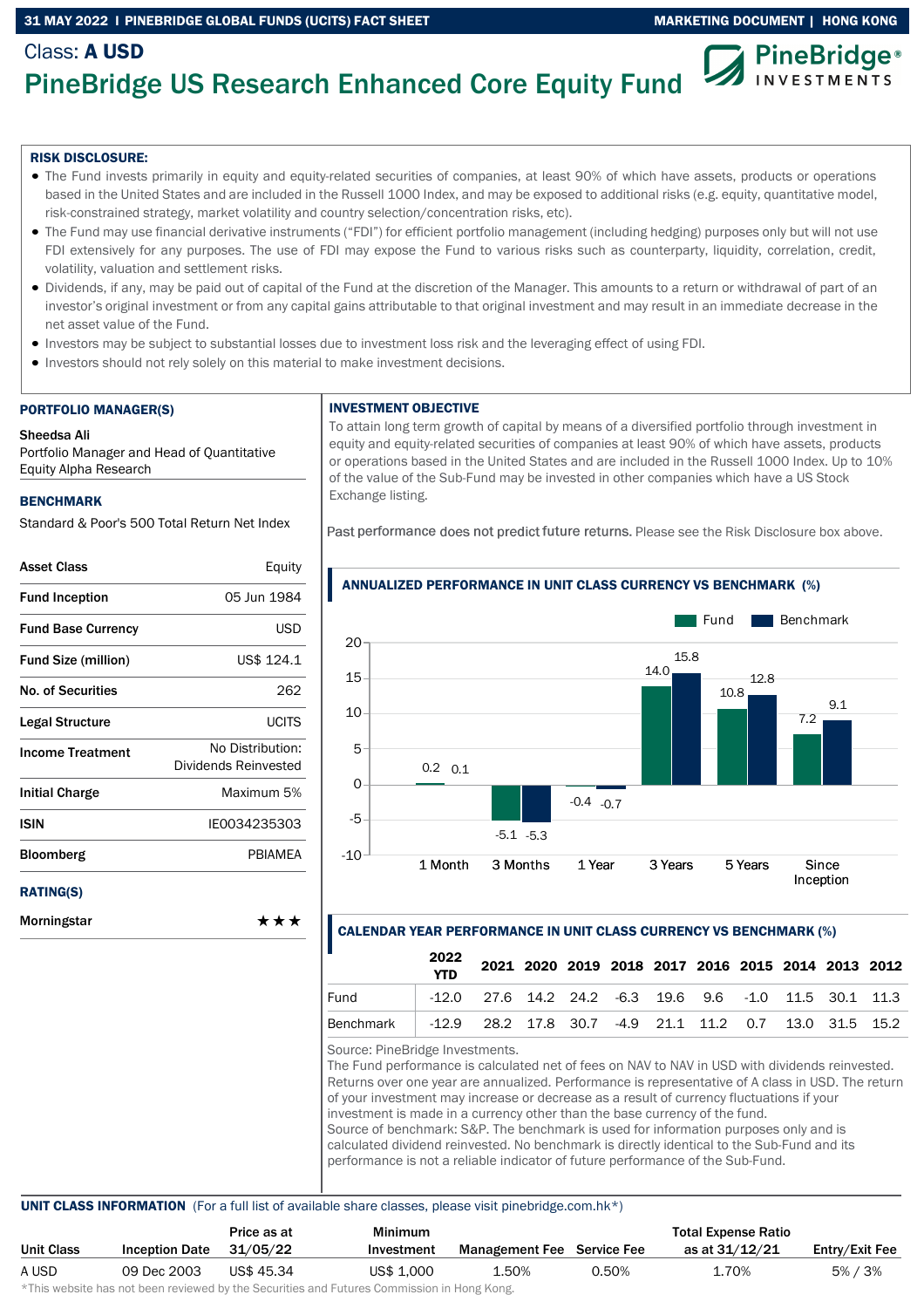# Class: A USD

# PineBridge US Research Enhanced Core Equity Fund

| $\mathcal{D}$ PineBridge |
|--------------------------|
|                          |

| <b>SECTOR BREAKDOWN (%)</b>   |             |                  |  |  |
|-------------------------------|-------------|------------------|--|--|
|                               | <b>FUND</b> | <b>BENCHMARK</b> |  |  |
| Information Technology        | 27.5        | 27.1             |  |  |
| <b>Health Care</b>            | 14.2        | 14.4             |  |  |
| <b>Financials</b>             | 11.7        | 11.2             |  |  |
| <b>Consumer Discretionary</b> | 10.7        | 10.9             |  |  |
| <b>Communication Services</b> | 9.2         | 8.8              |  |  |
| Industrials                   | 8.2         | 7.8              |  |  |
| <b>Consumer Staples</b>       | 6.2         | 6.5              |  |  |
| Energy                        | 5.0         | 4.8              |  |  |
| Other                         | 7.1         | 8.5              |  |  |
| Cash                          | 0.3         | 0.0              |  |  |

### FUND ANALYSIS

|                        | <b>3 YEARS</b> |
|------------------------|----------------|
| Information Ratio      | $-1.4$         |
| <b>Sharpe Ratio</b>    | 0.7            |
| Alpha $(%)$            | $-1.5$         |
| Tracking Error (%)     | 1.3            |
| Standard Deviation (%) | 18.0           |
| Beta                   | 1.0            |
| R Squared (%)          | 99.5           |
|                        |                |

## PORTFOLIO CHARACTERISTICS

| Wtd Avg Mkt Cap US\$ million | 309,533.0 |
|------------------------------|-----------|
| P/E Ratio                    | 17.6      |
| P/B Ratio                    | 3.7       |
| <b>ROE</b> (%)               | 31.3      |
| Debt to Equity Ratio         | 1 1 2     |

### **GLOSSARY**

Alpha: Measures the relative performance generated by the fund compared to the benchmark. An alpha of 1.0 indicates that the fund has outperformed its benchmark by 1%, after adjusting for risk of the benchmark.

Beta: Reflects sensitivity of the fund's returns to that of benchmark returns. A beta of 1.05 suggests that the fund could perform 5% better than the benchmark in up market and 5% worse in down market, assuming all other factors remain constant.

Exit Fee: Fee charged to investors when they redeem unit from a fund.

Information Ratio: Measures the funds returns above the benchmark returns relative to the risk (volatility) of the excess returns. It is a measure that identifies the consistency of the manager to outperform the benchmark.

Initial Fee: Fee charged to investors when they purchase units in a fund.

Management Fee: Percentage of the fund's assets that unitholders pay annually as remuneration to the investment adviser for managing the fund.

R Squared: Reflects the proportion of fund performance explained by changes in the benchmark. A high R-squared indicates the fund's performance has been in line with the benchmark. A low R-squared indicates the fund's performance has not been in line with the benchmark.

Service Fee: Percentage of fund's assets that retail unitholders pay annually for distribution services.

Sharpe Ratio: Measure of the fund's risk adjusted performance calculated as the portfolio returns in excess of the risk-free rate, divided by the risk (volatility) i.e. the Standard Deviation. The higher the Sharpe Ratio the better the returns compared to the risk taken.

Total Expense Ratio (TER): Estimated percentage (annualized) of fund assets used to pay for management fees and operating expenses, including service fees (if any) incurred by the fund. Fund expenses are reflected in the NAV. When calculating the TER, PineBridge has used the amount of expenses that it has received or estimated in its capacity as the Fund's Manager. Please note that the expense ratio includes variable expenses that are based on a number of factors including fund size, transactions, and other expenses. No assurance can be given that the TER will be realized over any future given period.

Tracking Error: Reflects the degree of variability of fund returns in relation to the benchmark. The lower the number the closer the fund's historic performance is to the benchmark.

## TOP TEN HOLDINGS (%)

|                                  | <b>FUND</b> |
|----------------------------------|-------------|
| Apple Inc.                       | 6.8         |
| <b>Microsoft Corporation</b>     | 6.6         |
| Alphabet Inc.                    | 4.4         |
| Amazon.com, Inc.                 | 2.6         |
| iShares Core S&P 500 UCITS ETF   | 2.0         |
| Berkshire Hathaway Inc.          | 1.9         |
| Tesla, Inc.                      | 1.7         |
| Procter & Gamble Company         | 1.4         |
| United Health Group Incorporated | 1.4         |
| <b>Exxon Mobil Corporation</b>   | 1.4         |